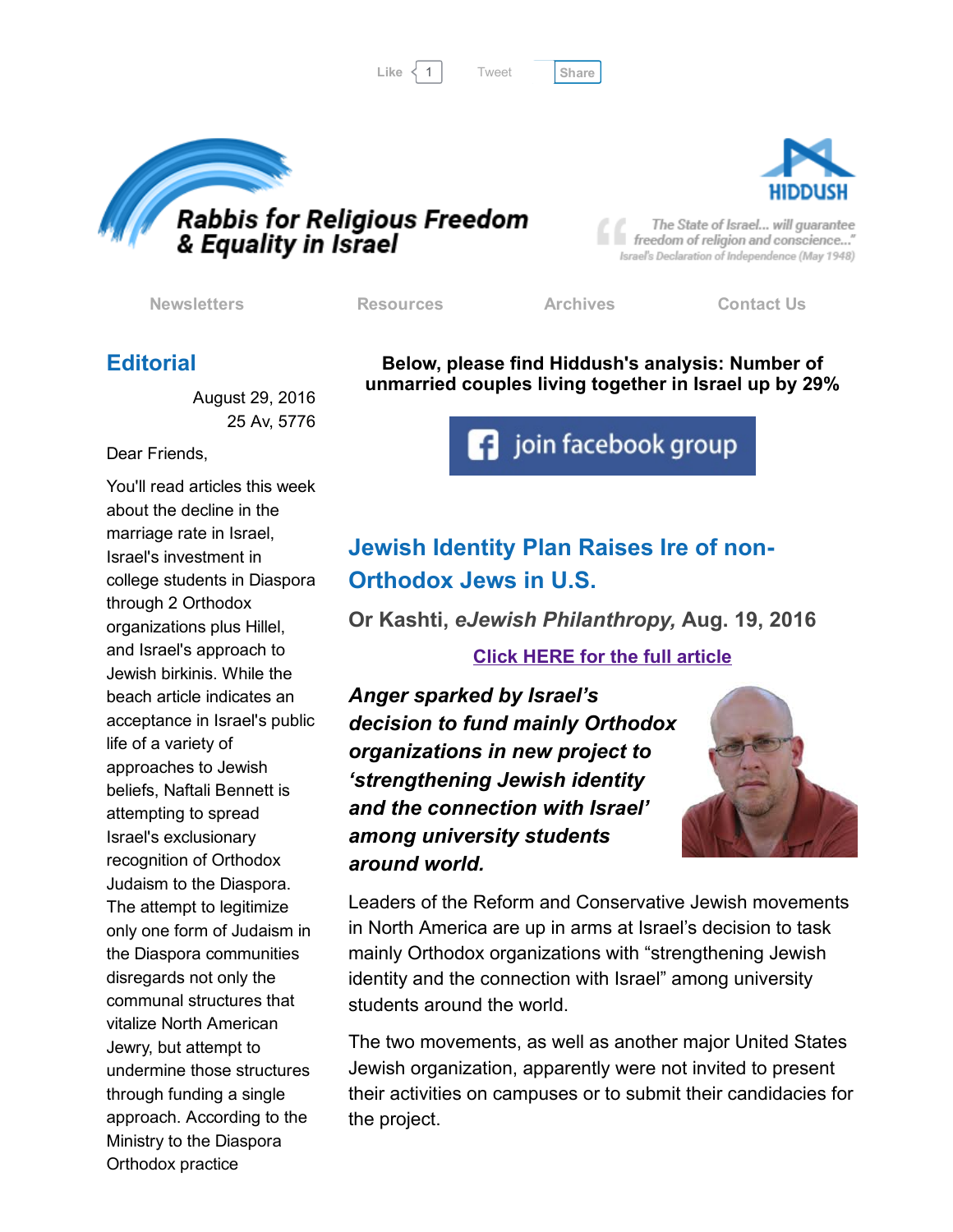determines the standard of Jewish practice not only in Israel but in the Diaspora as well.

Even as the disgust in Israel with the Chief Rabbinate grows and couples walk away from registering marriages rather than subject themselves to the rabbanut, the Israeli government doubles down and attempts to export the monopolistic hold of Orthodoxy ordained by Israel's incumbent government and supported by Israeli tax dollars. Clearly the attempt to export Israel's version of Judaism to North America is not only an affront, but in the long run, if it continues, an assault on our communities and modern theologies. The indignation expressed in response is both real and appropriate, and Rabbi Lau's pronouncement that were he in charge there would be 45 million Jews in the U.S. is quite simply an insult and as presumptuous as excluding Rabbi Lookstein's conversions from legitimacy k'halakhah.

We hope to hear from you, as we all approach the Yamim Noraim and search for topics appropriate for the spiritual renewal of *Amcha* for another year. We hope we are helping you consider issues of Jewish life both domestically and internationally, and you'll speak about Israel to your people this year to

Rabbi Rick Jacobs, president of the Reform Movement in North America, said the decision "continues the Orthodox monopoly in Israel and extends it to the Diaspora. This is unacceptable to the large majority of Jews here. We don't like being told how to strengthen our Jewish identity."

The Diaspora Affairs Ministry said at the beginning of this week that it had launched the first stage of a comprehensive project to strengthen the ties between Israel and Jews living abroad. The program, to be introduced in hundreds of universities worldwide this year, will cost an estimated 250 million shekels (\$65.6 million), one-third of which  $$ approximately 80 million shekels – will be paid out of the state budget, with the rest coming from Jewish groups and philanthropists.

The ministry chose Hillel, Chabad and Olami to operate the program. The latter two are ultra-Orthodox organizations identified with the political right in Israel.

[...](http://ejewishphilanthropy.com/jewish-identity-plan-raises-ire-of-non-orthodox-jews-in-u-s/)

## In Israel, women-only beach days allow the religious to relax

Michele Chabin, *Religion News Service,* Aug. 24, 2016

#### Click HERE for the full [article](http://religionnews.com/2016/08/24/in-israel-women-only-beach-days-allow-the-religious-to-relax/)

*TEL AVIV, Israel (RNS) It was Sunday* — *women's-only day at the socalled religious beach in this Israeli city on the Mediterranean, and several hundred women and girls sat on the sand or frolicked in the gentle waves with an abandon they rarely exhibit elsewhere.*



While some European beaches are banning women dressed in "burkinis" and other modest swimwear, and Americans are challenging women's-only swimming hours at public pools, this Israeli beach has long been a haven for women whose strict religious beliefs, community norms or fears of sexual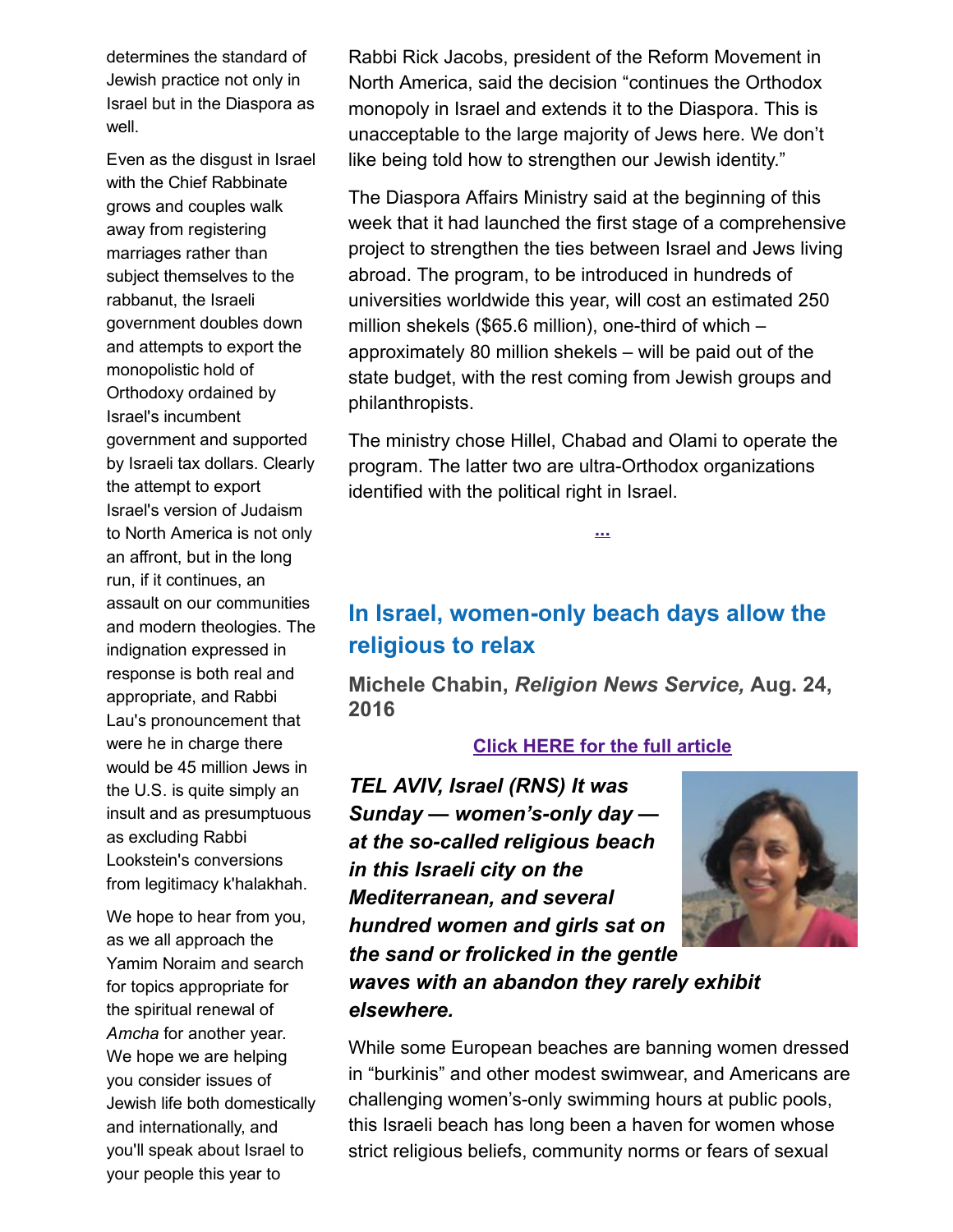help them gain a more complete understanding of the current state of Israel and the homeland of all the Jewish people.

We'd love to hear your response in our FB [group,](https://www.facebook.com/groups/132239560451232/) Rabbis for Religious Freedom and Equality in Israel, or at [organizers@rrfei.org.](mailto:organizers@rrfei.org)

B'yedidut,

Mark

Rabbi Mark H. Levin RRFEI Editor in Chief

[facebook](https://www.facebook.com/groups/132239560451232/) [email](mailto:organizers@rrfei.org)

### **Resources**

- Vision of Hiddush and Rabbis for [Religious](http://rrfei.org/resources/vision-of-hiddush-and-rabbis-for-religious-freedom/) Freedom
- Hiddush [resources](http://rrfei.org/resources/hiddush-resources/)
- Courts [religious](http://rrfei.org/resources/courts-religious-and-secular/) & secular
- [Conversion](http://rrfei.org/resources/conversion/)
- Death & burial [ancient](http://rrfei.org/resources/death-and-burial-ancient-and-now/) & now
- Diaspora-Israel
- Diversity & [inclusivity](http://rrfei.org/resources/diversity-and-inclusivity-among-jews/) among **Jews**
- Diversity & inclusivity in relations with non-Jews
- Economic [opportunity](http://rrfei.org/resources/economic-opportunity/)
- [Education](http://rrfei.org/resources/education/)
- [Gender](http://rrfei.org/resources/gender/)
- [Kashrut](http://rrfei.org/resources/kashrut/)
- [Marriage](http://rrfei.org/resources/marriage-divorce/) & divorce
- [Mikvaot](http://rrfei.org/resources/mikvaot/)

harassment, among other reasons, make swimming or sunbathing alongside men undesirable, even impossible.

"Were it not for the religious beach I couldn't go to the beach," said Molly, a young Orthodox woman who asked that her last name and photograph not be published because her religious beliefs require modesty.

"I can be myself here," Molly said solemnly, perched on a piece of municipal exercise equipment as she looked out at the sea.

Established decades ago, Tel Aviv's religious beach is one of about a dozen gender-segregated beaches sprinkled around Israel. Sundays, Tuesdays and Thursdays are designated for women only, with alternate days for men.

And many Israeli pools offer a few hours of separate male and female swimming.

Enshrined into law decades ago by ultra-Orthodox Jewish lawmakers...

[...](http://religionnews.com/2016/08/24/in-israel-women-only-beach-days-allow-the-religious-to-relax/)

# Ramban synagogue in south Jerusalem appoints a woman to serve as spiritual leader

Jeremy Sharon, *The Jerusalem Post,* Aug. 22, 2016

#### Click HERE for the full [article](http://www.jpost.com/Israel-News/Ramban-synagogue-in-south-Jerusalem-appoints-a-woman-to-serve-as-spiritual-leader-464775)

### *Rabbanit Carmit Feintuch will be the first female communal leader in a synagogue in Israel.*

In a landmark step for an Orthodox synagogue in Israel, the prominent religious-Zionist Ramban synagogue in south Jerusalem has appointed a



woman to serve as a spiritual leader alongside the head of the community Rabbi Benny Lau.

Carmit Feintuch, a teacher and educator at the Migdal Oz seminary in Gush Etzion since 2008, was unanimously approved by committee two weeks ago after a lengthy process and will bear the title of "rabbanit."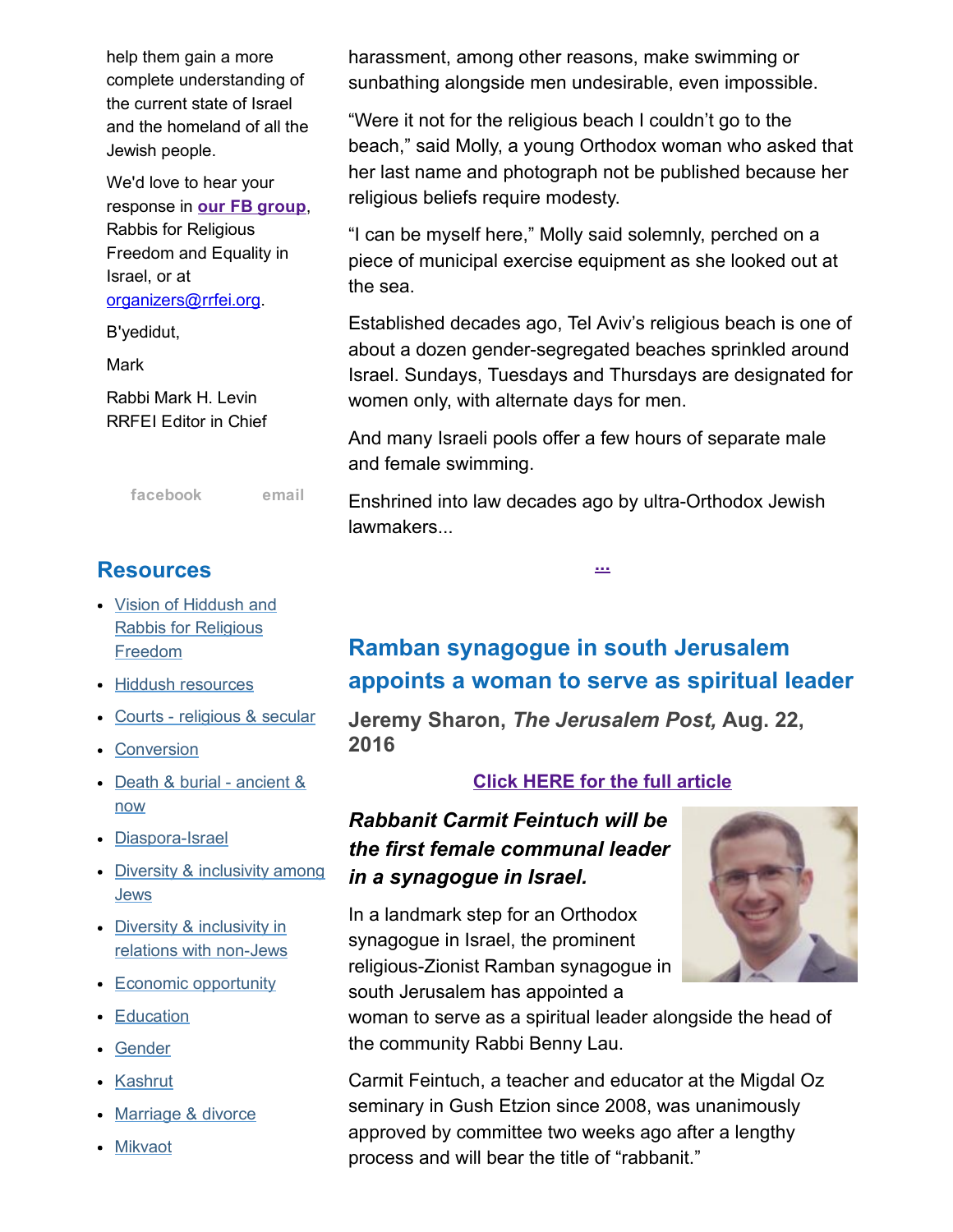- Shabbat [transportation](http://rrfei.org/resources/shabbat-transportation-for-poor-and-infirm/) for poor & inform
- [Western](http://rrfei.org/resources/western-wall/) Wall
- [Women](http://rrfei.org/resources/womens-status/)

## Contact us

email: [organizers@rrfei.org](mailto:organizers@rrfei.org) Phone (US): 646-334-5636 Phone (Isr): 054-779-1179

## Not yet a member?

Please [register](http://rrfei.org/about/registration/) here »

Although women have been increasingly involved in communal Jewish life in the Modern Orthodox and religious-Zionist world in recent years, it is thought that Feintuch will be the first female communal leader in a synagogue in Israel.

Last year, The Jerusalem Post reported on the appointment of Dr. Jennie Rosenfeld, the first communal spiritual leader in the religious-Zionist community in Israel who was appointed by the chief rabbi of Efrat Rabbi Shlomo Riskin to serve the residents of the entire town.

Speaking to the Post, Lau said that he was very excited for Feintuch to start work who, he said, would enrich Ramban's communal life and help the synagogue grow. "All congregations must, like a tree, renew themselves, grow and develop," the rabbi said."Carmit is going to help our community grow bigger, sweeter and more beautiful fruit and this is why we have made this appointment."

[...](http://www.jpost.com/Israel-News/Ramban-synagogue-in-south-Jerusalem-appoints-a-woman-to-serve-as-spiritual-leader-464775)

## The number of unmarried couples living together in Israel is up by 29%

*Hiddush analysis,* Aug. 28, 2016

### Click HERE for the full [article](http://hiddush.org/article-16960-0-The_number_of_unmarried_couples_living_together_up_by_29.aspx)

Over the course of two years, the number of unmarried couples living together in Israel increased dramatically by 28%, or nearly 20,000 couples. During this same period, the number of Jewish couples who got married in Israel fell by 6.5%. These are the findings of Hiddush's analysis of Central Bureau of Statistics data.